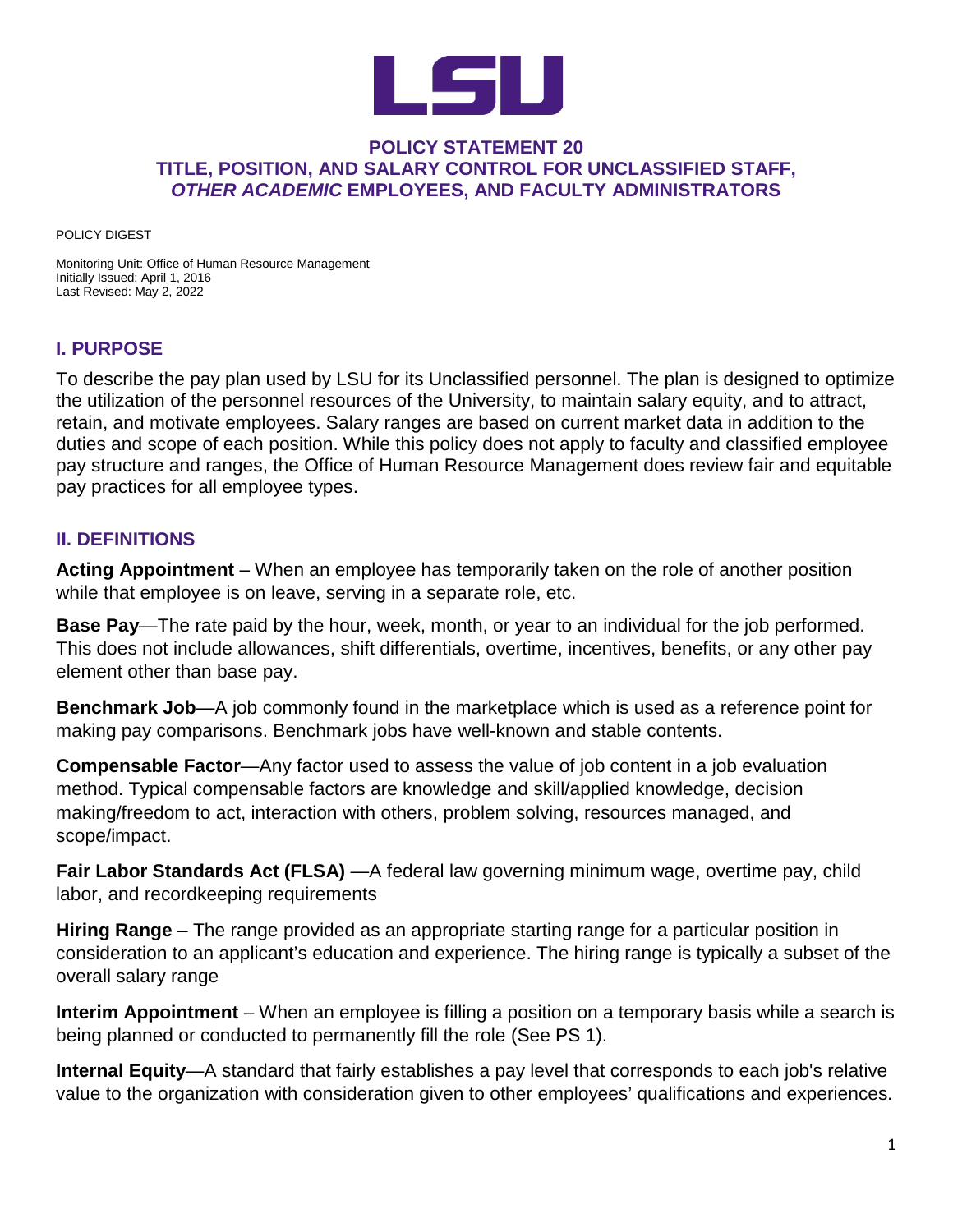**Job Description** —A document that outlines the most important features of the job including the general nature of the work performed, key responsibilities, and employee characteristics (e.g., skills, experience, education, etc.) required to perform the job.

**Job Evaluation**—A formal process to determine the relative value to be placed on various jobs within the organization.

**Job Profile**—A label for a job that uniquely identifies it. This includes not only the job title but also additional job title details and classifications

**Market Pricing**—A process that sets the rates (values) to be paid for a job to the organization's best estimate of the current value for that job in the external marketplace.

**Merit Increase**—An adjustment to an individual's pay that is based on performance as measured through a performance evaluation.

**Performance Evaluation**—A system to determine how well an individual employee has performed during a period of time; frequently used as a basis for determining merit increases (See PS 35).

**Promotion—The assignment of an employee to a job in a higher job classification.** 

**Range Spread** – the distance between the minimum and the maximum of the salary range. LSU uses the position's midpoint to determine the range spread

**Salary**—Compensation paid by the week, month, or year (rather than per hour), including base pay and allowances

**Salary Range** – The range of compensation determined by an entity for a certain position based on the position's market value

**Salary Survey**—The gathering of data on wages and salaries paid by external employers for benchmark jobs.

**Total Compensation**—The complete pay package for employees, including all forms of money, benefits, services, and in-kind payments.

# **III. GENERAL POLICY**

- A. Employee types covered by the provisions of this policy:
	- 1. Unclassified: those persons who by virtue of their special expertise provide a particular kind of service to the University community and whose principal functions are not as academic personnel.
	- 2. Other Academic: those persons who, though not in the traditional faculty ranks, are directly associated with the educational process as a teacher, researcher, or associate (See PM 23).
	- 3. Faculty Administrators: faculty members appointed to assume administrative responsibilities and duties in specified titles but who maintain their underlying faculty appointment.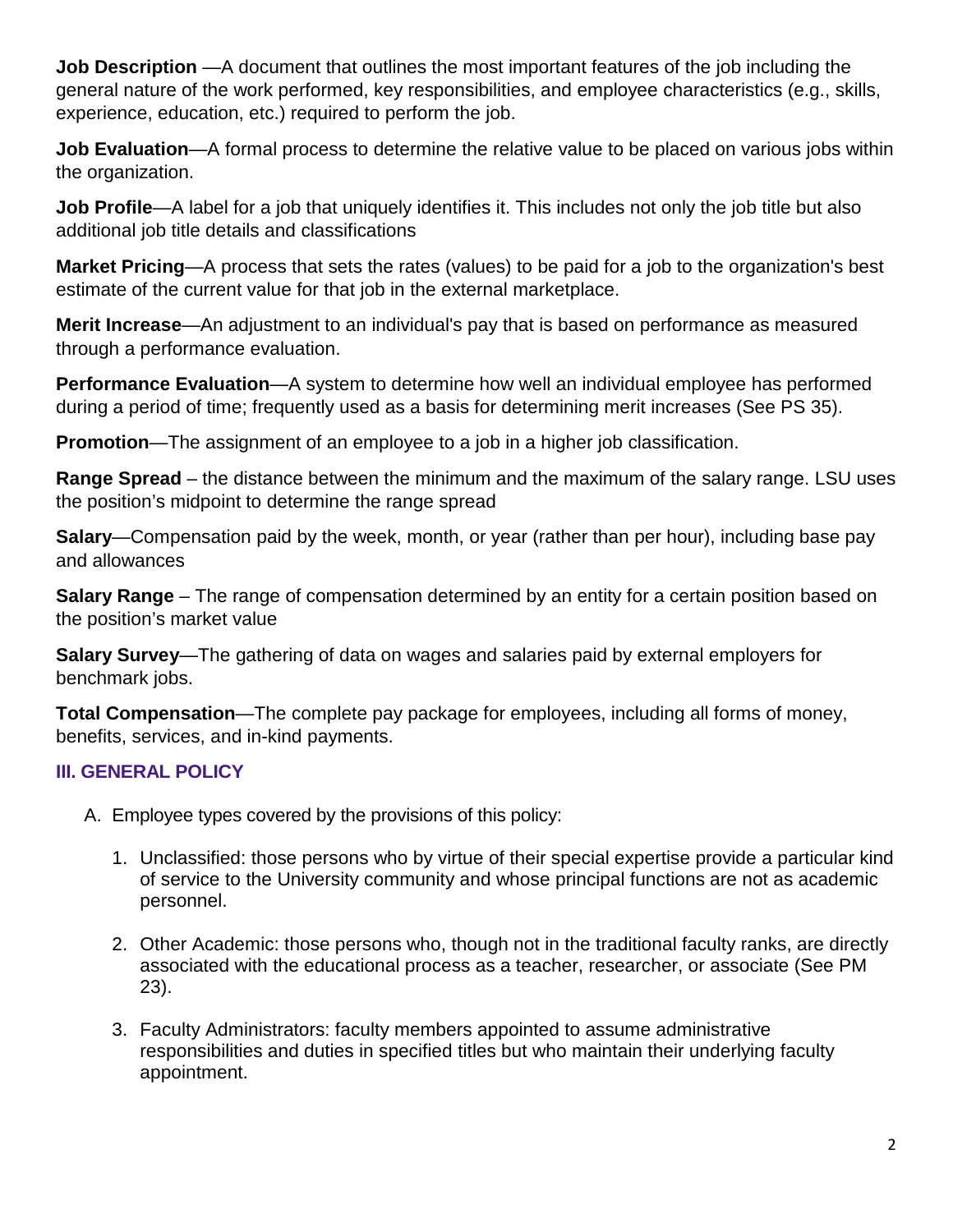- B. The University has established a salary structure for internal use. Individual positions have been described, analyzed, and titled; and salary levels have been developed for each job title. The following policy provisions support the administration of the pay plan:
	- 1. To ensure equity and fairness across the university and departments, salary ranges are determined based on the scope of the position, duties performed, market data of the position, and internal and/or institutional equity. Funding sources are not a factor in the determination of an offer amount or salary range.
	- 2. A job description must be up to date and on file within the HR system of record (i.e. Workday) for all positions covered by this policy.
	- 3. All unclassified employees, other academic employees, and faculty administrators will be covered by this pay plan regardless of source of funds (e.g. state operating, auxiliary, grants, etc.)
	- 4. This policy does not apply to Classified Civil Service employees.
	- 5. Faculty employees with administrative appointments may receive temporary salary allowances beyond their base salary based on relevant market data for the administrative duties and the administrative role performed.
	- 6. The Fair Labor Standards Act (FLSA) definitions are used to determine if a position meets the Constitutional definition of "exempt" status. The position must both meet the duties test and salary requirements to be considered exempt, salaried. If both requirements are not met, the position will be considered non-exempt, hourly. The Office of Human Resource Management will review job duties during the job evaluation process to determine exemption status. For more information, please visit<https://www.dol.gov/agencies/whd/flsa>
		- a. Exempt Employee: generally executives, managers, professional, administrative, or outside sales staff who are exempt from the minimum wage and overtime provisions of the FLSA. Exempt employees hold jobs that meet the standards and criteria established under the FLSA by the U.S. Department of Labor.
		- b. Non-exempt Employee: employees whose work is covered by the Fair Labor Standards Act (FLSA) and are not exempt from the law's requirements concerning minimum wage and overtime.
- C. Working Titles

Unofficial job titles may be used to more appropriately provide clarity for job postings or convey a message to the outside world of the work performed. Working titles may be permitted if needed for purposes stated above, as long as the working title does not misrepresent the authority or the function of the position.

# **IV. KEY FEATURES OF THE PAY PLAN**

The key elements of the pay plan for Unclassified, Other Academic, and Faculty Administrators are described below: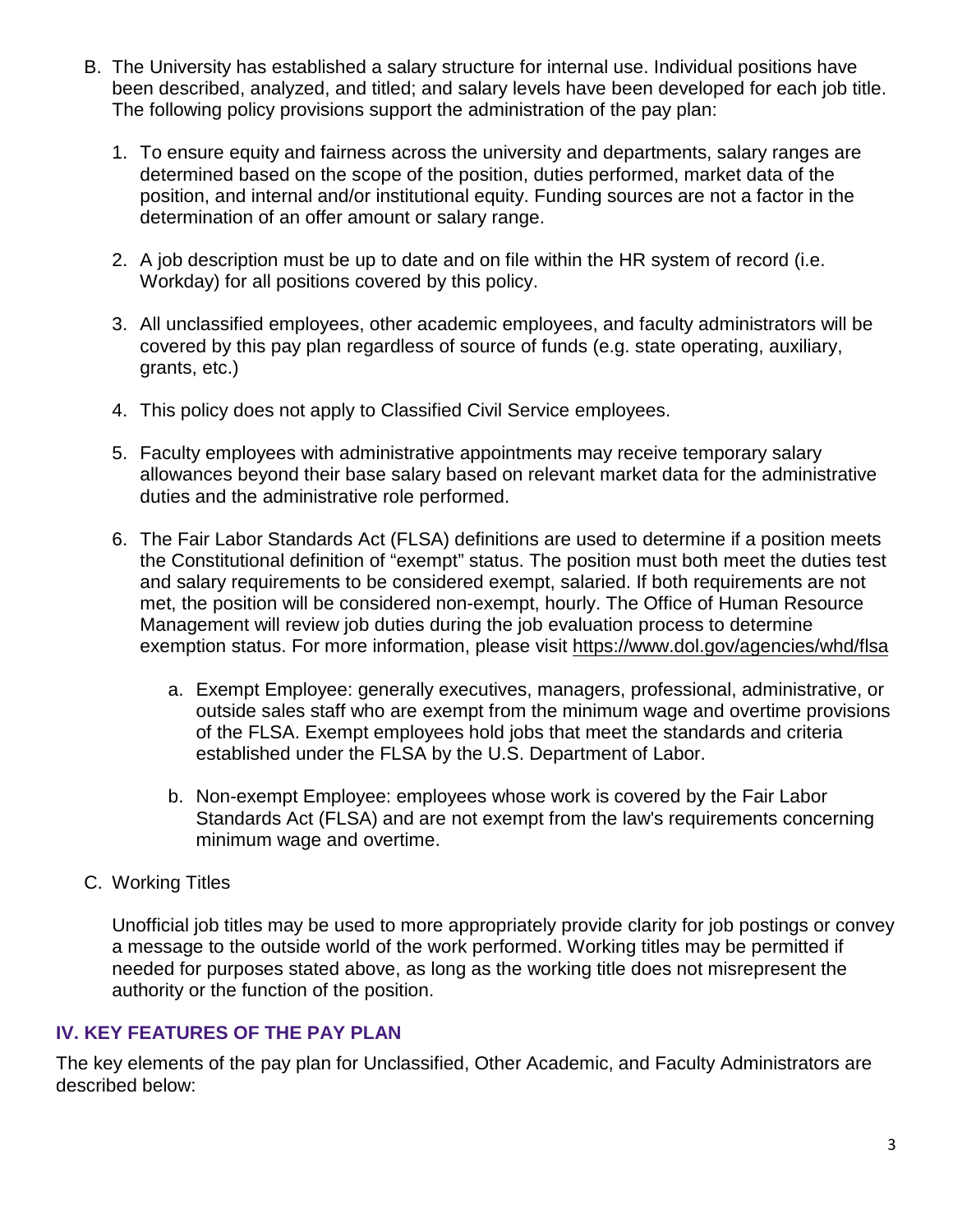- A. Compensable factors of the job are considered when determining the relative salary level for each title covered by the plan. That value is based on the responsibilities of the job, not the title level. The compensable factors used are listed in Appendix I.
- B. Every position covered by the pay plan will be matched to the appropriate title and pay level based on a review of the position's job duties as described by the job description.
- C. The salary value for each title covered by the pay plan will be established through salary analysis. This may include various private data sources as well as peer institution and market data. This will be accomplished using the following steps:
	- 1. Salary analysis will be conducted by HRM at least every five years on existing positions to determine competitive pay levels for positions across the university.
	- 2. If a new job title classification is created, a reorganization occurs, or a request is made for a position review, a salary analysis will be performed during the position classification process.
- D. Salary ranges are established for each title covered by the pay plan. The salary range represents a designated range spread based on the scope and complexity of the position. Auditing and reporting procedures are used to maintain the integrity of the pay plan

# **V. PAY PLAN ADMINISTRATION**

A. Maintaining the Salary Structure

It is the responsibility of HRM to maintain the pay plan for Unclassified, Other Academic, Faculty Administrators, and all additional personnel while ensuring consideration the following factors: peer and internal equity, LSU service, and total experience.

The compensation staff in HRM will:

- 1. Evaluate jobs based on the duties performed, job specifications, and criteria.
- 2. Assign positions to the appropriate title and salary level based on job responsibilities.
- 3. Participate in salary surveys to analyze market data.
- 4. Review compensation best practices and make recommendations and/or adjustments as needed to remain competitive.
- 5. Conduct salary audits and prepare management reports.
- B. Creating and Filling Positions

Departments must provide an accurate job description to HRM to determine appropriate job title classification, working title, and salary range to create or fill a position. HRM will approve the title and salary range, with additional administrative approval required for those salary ranges with a midpoint equal to \$250,000 or more in accordance with PM 69.

C. Hiring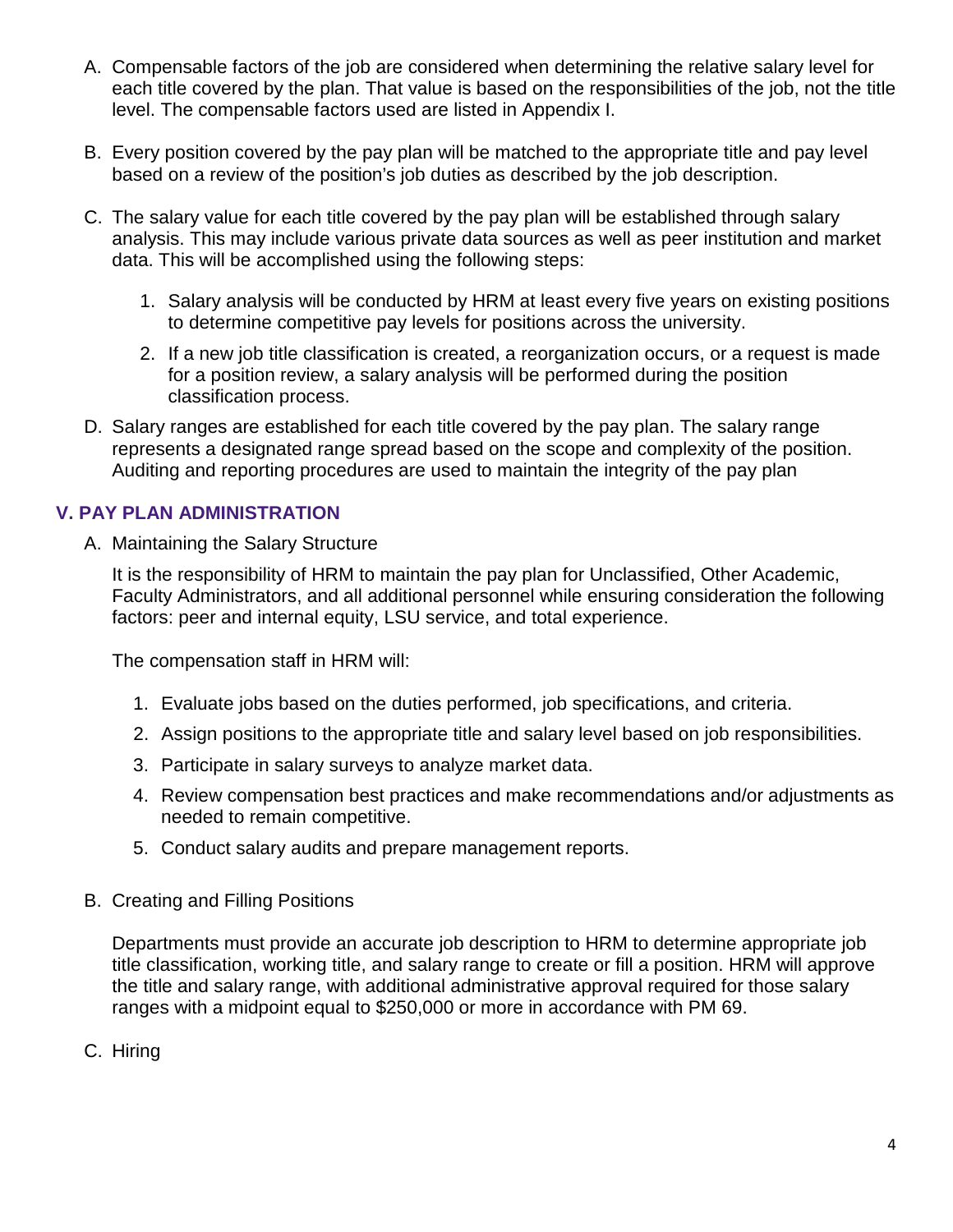The university's intent is to attract and retain the best talent possible by offering competitive compensation packages based on compensable factors of each job, market/peer data, and candidate qualifications.

All new hires (external and internal candidates) should be paid at least the minimum of their assigned salary range. Hiring and promotional rates shall be commensurate with the candidate/employee's qualifications and experience. HRM will provide resources and guidance on hiring within the rance based on candidate qualifications and experience to promote equitable and uniform practice. A review of internal salaries must be considered with those of similar ability, experience, and responsibility to address potential salary inequities, salary compression, and/or morale issues.

D. Requests for Reclassification or Reevaluation

Departments may request comprehensive evaluations involving equity, market, or organizational reviews through a job evaluation process; this must be requested through normal administrative channels to HRM. Such requests will be considered from January –April and September– December with the exception of corresponding adjustments; i.e., if a new employee is hired at a higher offer amount than peers, equity may need to be addressed at that time. The classification determination made by HRM's compensation staff is not subject to the grievance procedure, however, an administrator may request that the Associate and/or the Assistant Vice President(s) for HRM review a classification decision if it is the administrator's belief that the recommendation is not acceptable. Such requests should be made in writing through normal administrative channels. The AVP(s) decision in such matters will be final.

- E. Salary Increases
	- 1. Promotions will be based upon the market rate of the position the employee is moving into as well as in consideration of internal equity.
	- 2. Reclassifications, or reevaluations are generally limited to a range of 5%-15%. The rate of pay is determined based on market and peer data analysis as well as qualifications and experience of the individual. The employee should typically not be paid below the minimum of the new salary range. Salary increases exceeding 15% will require justification and may be subject to additional approvals per PM 69.
	- 3. The provision for granting merit increases are described by the university's raise guidelines issued at such time a merit raise pool is established and is provided at the direction of the university's administration. This process is the only mechanism available to give performance-based increases.
	- 4. If applicable, the provisions for granting cost of living increases are described by the university's raise guidelines issued each year.
	- 5. Offers of retention may be considered if an external offer of employment is received that is equivalent to the current role and responsibilities. Documentation of an actual offer is required. Before proceeding, the department must consider overall equity within the unit and outline an intent to address it accordingly.
- F. Temporary Additional Duties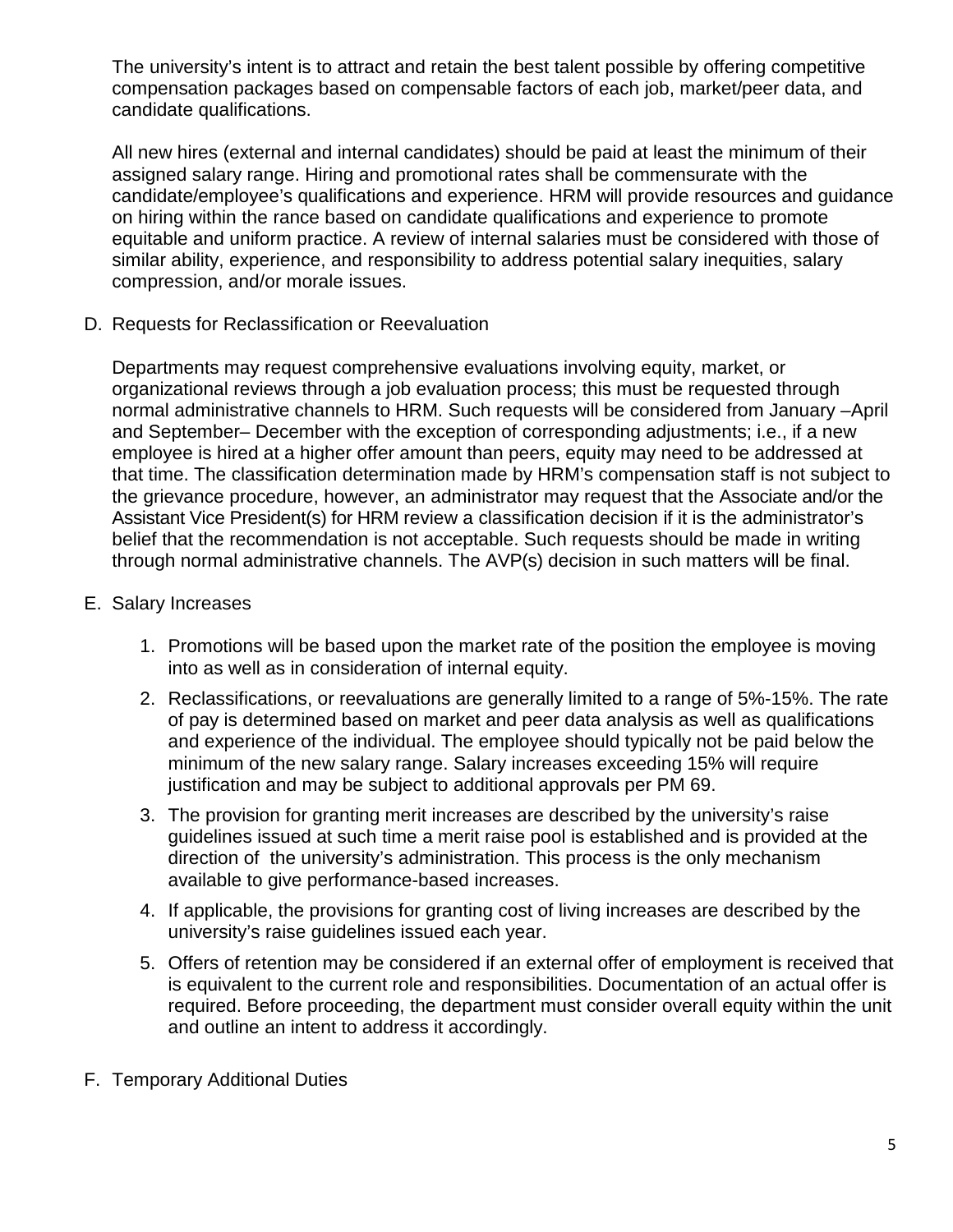Unclassified, other academic, faculty, and faculty administrators who are assigned additional temporary duties may not require a salary adjustment, especially in the case of additional volume. For duties asked to be performed that are not outlined in the employee's job description, a "Temporary Additional Duties" allowance plan may be considered. The employee's salary will revert to the salary level prior to the establishment of a temporary allowance plan when the duties are relinquished. Temporary duties will generally be commensurate with market data up to 80% for the duties assigned of the external market for the administrative duties performed and its role.

#### G. Interim and Acting Appointments

Unclassified, other academic, and faculty who have taken on interim or acting appointments who are assigned these duties may not require a salary adjustment, especially in the case of additional volume. For responsibilities being performed in the absence of another, an "Interim/Acting Allowance" plan may be considered. Temporary monies may not warrant full promotional rates. Departments may request an Interim/Acting appointment, subject to salary and EEO guidelines on promotions (See PS 1), in the case where the employee is performing the full range of duties assigned to the higher-level position. If not performing the full range of duties, the department may request a temporary allowance plan. The employee's salary will revert to the salary level prior to the Interim/Acting appointment when the temporary duties are relinquished. Additional compensation will generally be commensurate with market data up to 80% for the duties assigned.

## H. Special Pay Problems

- 1. Salary Equity: requests for increases in salary as a result of the relevant external labor market or to address an internal equity or salary compression issue must be submitted to HRM through normal administrative channels. Requests for legally actionable equity cases must be submitted to HRM through normal administrative channels. HRM may interface directly with the Office of Inclusion, Civil Rights & Title IX for any compensation complaint related to discrimination. Salary actions, if required, will be handled on a case-by-case basis.
- 2. Duty Changes: all job description changes must be captured in the HR system of record for documentation purposes. Requests involving major changes (25% or more) in the level of duties and responsibilities may warrant a compensation analysis and should be submitted to HRM through normal administrative channels. Generally, the salary guidelines on promotions apply to duty changes.
- 3. Paying Above the range maximum: salaries are to be administered within the assigned salary range. However, an individual may be paid above their assigned salary range if there are compelling performance and/or market reasons for an exception. HRM will review all recommendations to pay above the maximum on a case-by-case basis and with adequate documentation.
- 4. Retro-active actions related to additional duties and equity adjustments may be considered. Reclassifications shall be effective prospectively.

# I. Demotions

HRM will review all demotions and recommend a salary level on a case-by-case basis.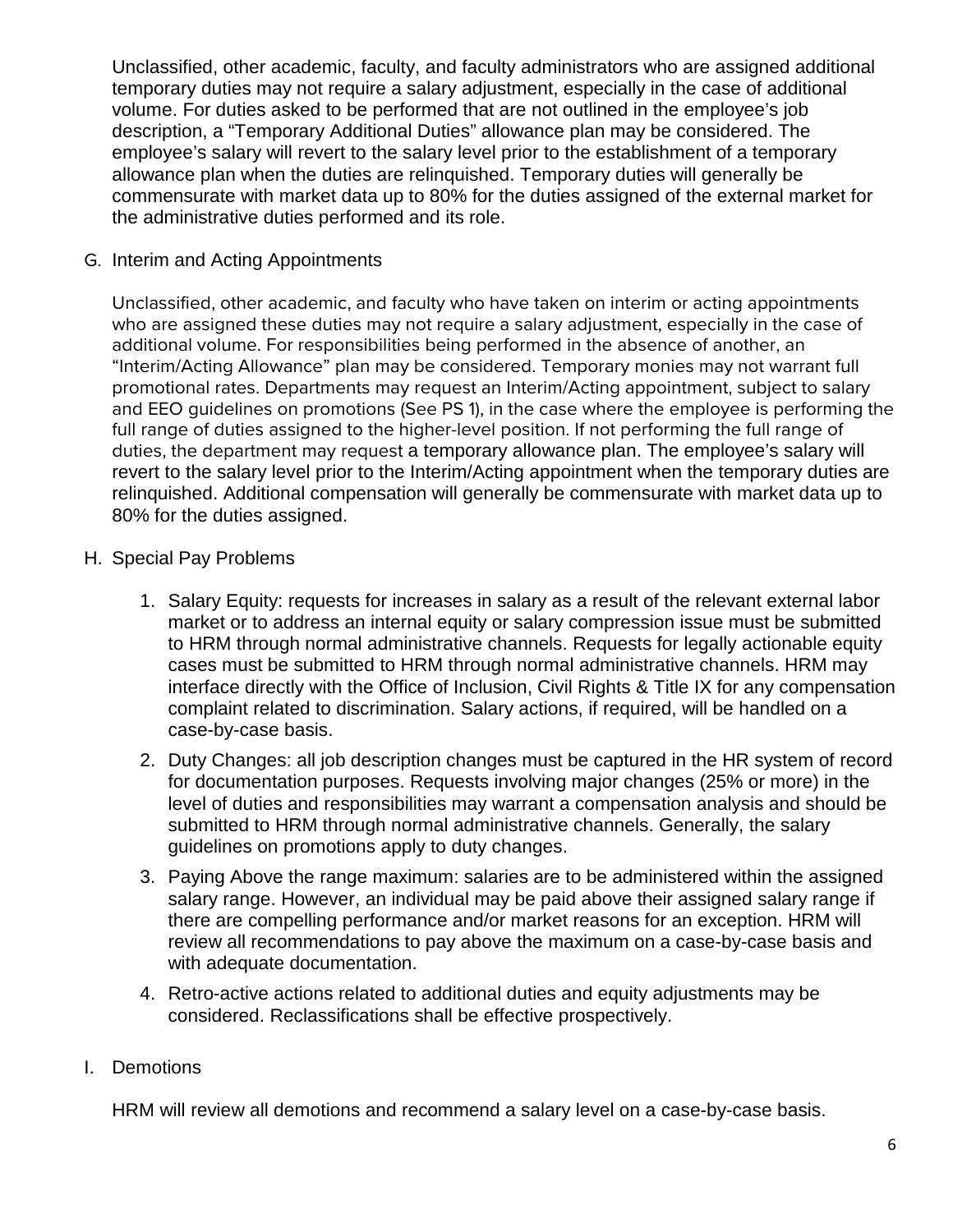J. Rewards and Recognition

Payments for rewards and recognition are not allowed unless a written award policy outlining eligibility and criteria has been established and approved through appropriate administrative channels.

#### **VI. SOURCES**

[Fair Labor Standards Act](https://www.dol.gov/agencies/whd/flsa)

Permanent Memorandum 23

Permanent Memorandum 69

Policy Statement 1

Policy Statement 35